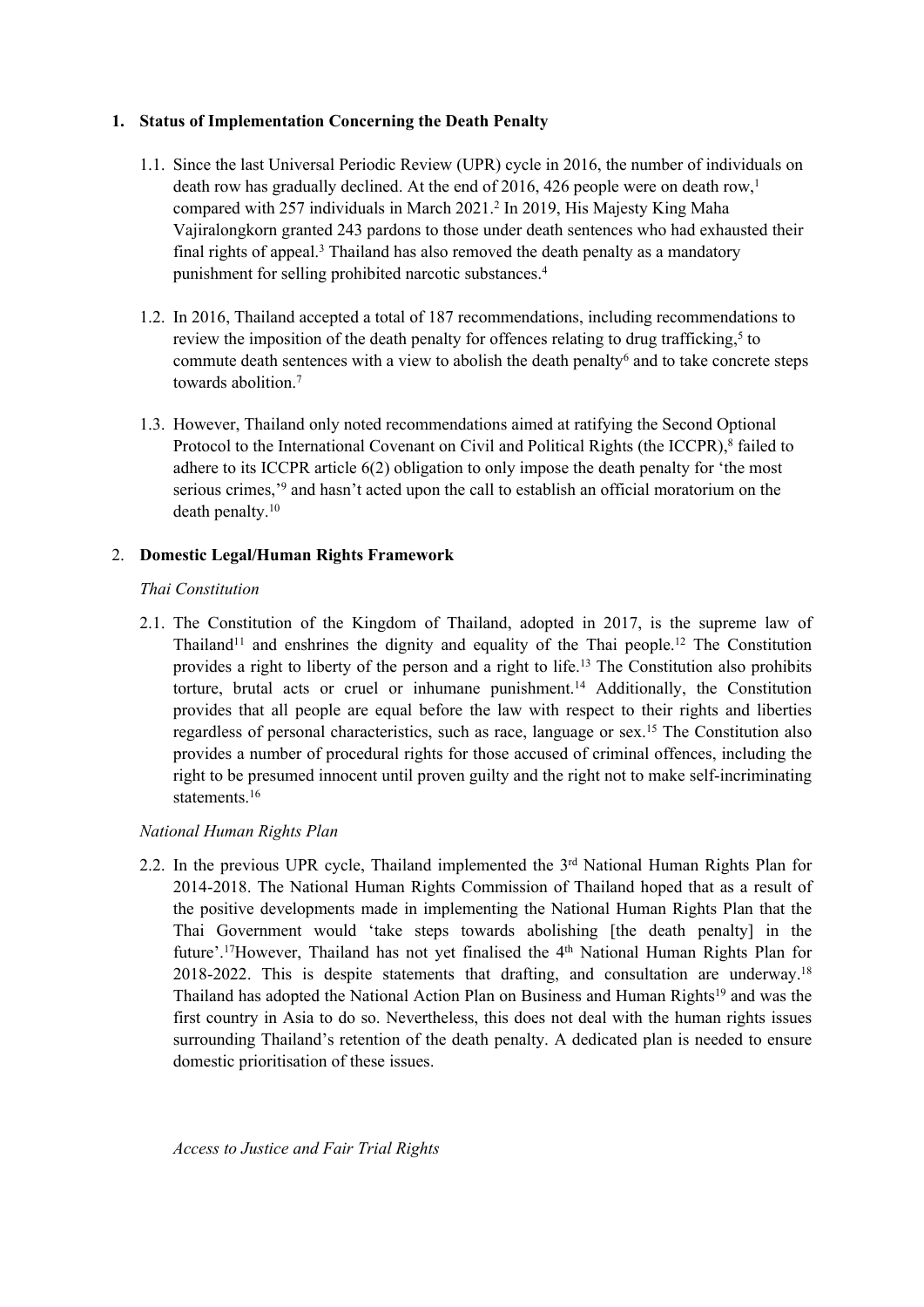- 2.3. Although the right to <sup>a</sup> fair trial is protected by domestic and international human rights law, there are challenges to the guarantee of <sup>a</sup> fair trial in Thailand.
- 2.4. Human rights groups and lawyers repor<sup>t</sup> that police interrogations are likely to be conducted without a lawyer being present.<sup>20</sup> Reports also indicate that suspects may be tortured by police officers to obtain confessions. <sup>21</sup> Across Thailand, accused individuals are not always provided with legal aid. 22 In small or remote provinces, the right to an interpreter and the right to be presen<sup>t</sup> at trial may be denied. 23 In October 2019, Chief Judge Kanakom Pianchana attempted suicide in open court to protest 'rampan<sup>t</sup> interference in judicial discretion by his superior'. 24 The Chief Judge revealed to the court that his superiors were pressuring him to impose the death penalty upon an accused, despite the Chief Judge'<sup>s</sup> concerns about an apparen<sup>t</sup> lack of evidence. 25 The Chief Judge also held concerns that the accused's confessions were obtained as a result of harsh detention conditions.<sup>26</sup>

#### **3. International Legal Framework**

#### *Core International Human Rights Instruments*

- 3.1. Thailand has acceded to eight of the nine core international human rights instruments.<sup>27</sup> In particular, Thailand acceded to the ICCPR on 29 October 1996 and the *Convention Against Torture and Other Cruel Inhuman or Degrading Treatment or Punishment* (the CAT) on 2 October 2007. Article 6(1) of the ICCPR protects the 'inherent right to life' of every human being which is to be protected by law and not arbitrarily interfered with. ICCPR art 6(1) recognises that the death penalty should only be imposed for 'the most serious crimes' and must only be carried out pursuan<sup>t</sup> to <sup>a</sup> final judgment rendered by <sup>a</sup> competent court.
- 3.2. ICCPR art 10 also provides that those deprived of their liberty shall be treated with humanity and respec<sup>t</sup> for dignity and that the purpose of the penitentiary system is to reform and rehabilitate offenders.<sup>28</sup> Fair trial rights are guaranteed by ICCPR art 14. These include the right to have a fair public trial by a competent court or tribunal,<sup>29</sup> the right to be presumed innocent until proven guilty,<sup>30</sup> the right to be informed promptly of the charges faced,<sup>31</sup> to have access to defence,<sup>32</sup> to be tried without delay,<sup>33</sup> and the right not to be compelled to confess guilt. 34 These fundamental rights connected with the imposition of the death penalty are not to be construed or invoked to delay or prevent the abolition of the death penalty.<sup>35</sup> Article 2 of the CAT imposes an obligation on Thailand to take measures to preven<sup>t</sup> acts of torture within territory under its jurisdiction. For the purposes of the CAT, 'torture' is defined to mean 'any act by which severe pain or suffering, whether physical or mental, is intentionally inflicted'. 36 The obligation to eradicate torture and other ill-treatment as defined under the CAT extends to situations of custody and control, including prisons.<sup>37</sup> Thailand has not ye<sup>t</sup> signed and acceded to the Second Optional Protocol of the ICCPR, ye<sup>t</sup> it remains open for them to do so. Acceding to the Second Optional Protocol would demonstrate Thailand'<sup>s</sup> formal commitment to the abolition of the death penalty on <sup>a</sup> global stage.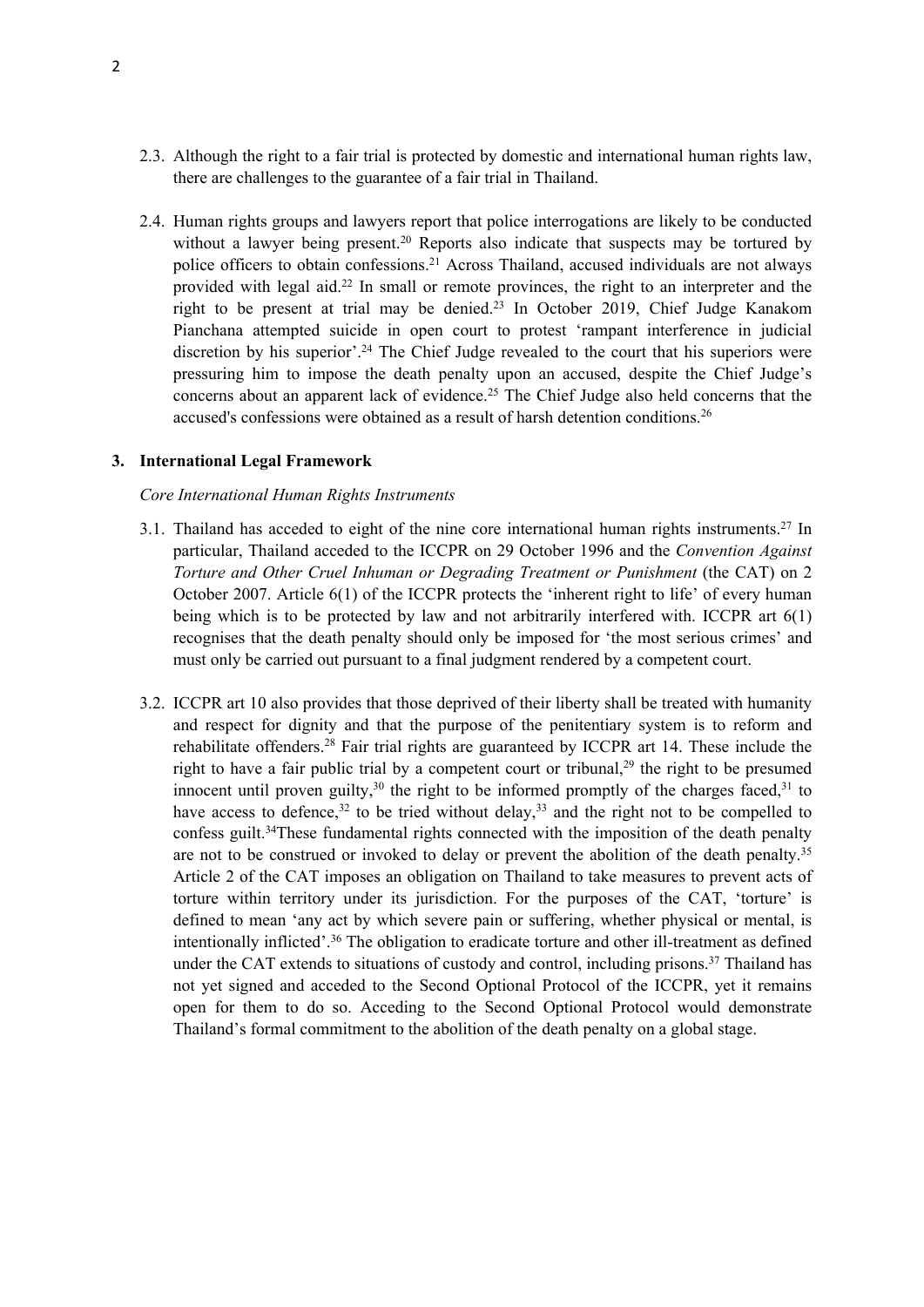#### **4. Global Trend Towards Abolition**

4.1. The current global trend towards the abolition of the death penalty is promising. Between 2018 and 2019, confirmed executions dropped by five per cent globally, cementing <sup>a</sup> yearon-year decrease since 2015.<sup>38</sup> Further, several retentionist countries including Egypt, Iran, Japan and Singapore significantly decreased the number of confirmed executions.<sup>39</sup> This global trend towards abolition is evident in the substantial majority of states supporting the UNGA resolution calling for <sup>a</sup> moratorium on the use of the death penalty. In 2020, 123 countries supported the moratorium, 24 states abstained, and 38 states opposed it.<sup>40</sup> In particular, Djibouti, Jordan, Lebanon, South Korea and the DRC voted in favour of the resolution for the first time, having abstained in the 2018 vote. At the most recent moratorium vote in December 2020, Thailand abstained. 41 Thailand also abstained in 2016 and 2018. <sup>42</sup> Opportunities exist for Thailand to take concrete steps towards the death penalty'<sup>s</sup> abolition through open dialogue with the international community.

### **5. Retention of the Death Penalty**

#### *Capital Crimes in Thailand*

5.1. Many of the offences listed in Table 1 do not meet the threshold of 'the most serious crimes' as required by ICCPR art  $6(2)$ . For example, the Thai Government amended the law concerning anti-corruption to allow the death penalty to apply in cases of economic crimes.<sup>43</sup> Further, in May 2019, the Thai Parliament amended the Criminal Code rendering rape leading to death <sup>a</sup> capital crime. <sup>44</sup> Drug-related offences continue to represen<sup>t</sup> <sup>a</sup> disproportionate number of death sentences. 45

| <b>Crimes</b>                         | Legislation                                                                                    | <b>Section</b>                                                                       |
|---------------------------------------|------------------------------------------------------------------------------------------------|--------------------------------------------------------------------------------------|
| <b>Offences relating to weapons</b>   | Firearms, Ammunition, Explosives,<br><b>Fireworks and Imitation Firearms</b><br>Act, B.E. 2490 | 78                                                                                   |
| <b>Offences against liberty</b>       | Criminal Code                                                                                  | 312 bis (3), 313 and 314                                                             |
| <b>Malfeasance in office</b>          | Criminal Code                                                                                  | 148, 149, 201 and 202                                                                |
| Offences relating to public danger    | Criminal Code                                                                                  | 218, 220, 222 and 224                                                                |
| <b>Terrorism</b>                      | Criminal Code                                                                                  | 135(1), (2), (3)                                                                     |
| <b>Offences relating to sexuality</b> | Criminal Code                                                                                  | 277 bis (2), 277 ter (1) and<br>$(2)$ , 280 $(2)$ , 283 $(3)$ and $(4)$ ,<br>and 285 |

Table 1: List of offences that are punishable with the death penalty.<sup>46</sup>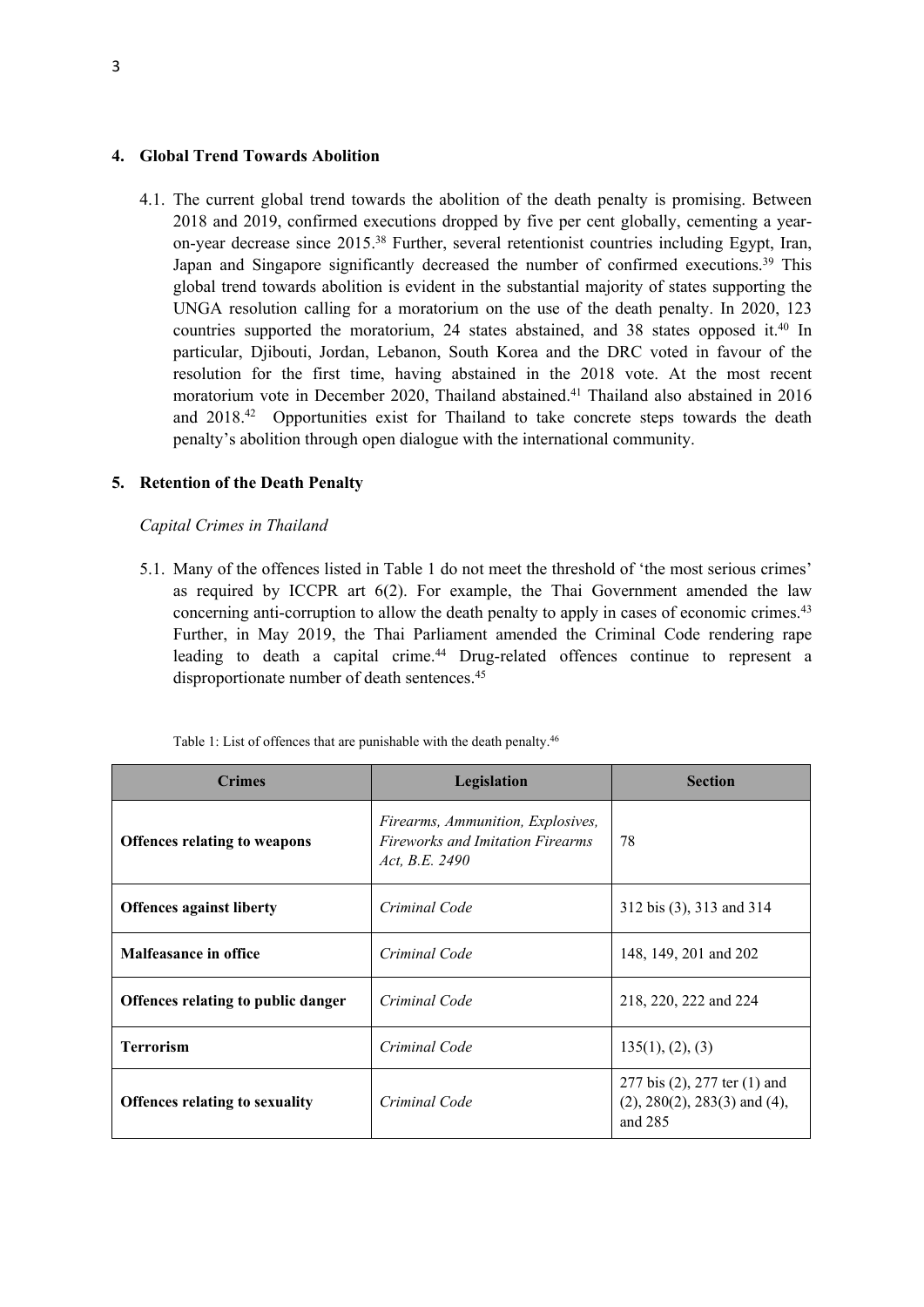|                                                | Prevention and Suppression of<br>Prostitution Act, B.E. 2539 | $12(2)$ and $(3)$                                                                       |
|------------------------------------------------|--------------------------------------------------------------|-----------------------------------------------------------------------------------------|
| <b>Offences against property</b>               | Criminal Code                                                | 339(5), 339 bis (5), 340(5),<br>340 bis (5), 340 bis (6), and<br>340 ter                |
| <b>Offences relating to drugs</b>              | Narcotic Act, B.E. 2522                                      | $65, 66(2)$ and $93(5)$                                                                 |
| <b>Offences against life</b>                   | Criminal Code                                                | 108, 109(1) and (2), 110(3),<br>111, 132 and 288                                        |
| <b>Offences relating to security</b>           | Criminal Code                                                | 111, 113, 119, 121, 122,<br>124(3), 127(2), 128 and 129                                 |
|                                                | Martial Law                                                  | $13-19$ , $27(1)$ , $29(1)$ , $30(1)$ ,<br>31(1), 36(1), 38(1), 42(1),<br>43(1), 46(1). |
| <b>Offences relating to economic</b><br>crimes | <b>Anti-Corruption Act</b>                                   | 13                                                                                      |

### *Women on Death Row in Thailand*

5.2. It has been reported that approximately ninety percen<sup>t</sup> of women on death row in Thailand are facing the death penalty for drug-related offences, compared to 46 percent of men.<sup>47</sup> Often women engage in drug-related offences to provide for and protect their family and dependents, or traffic drugs under duress. <sup>48</sup> Most of these women are at the lowest level of the drug trade, ye<sup>t</sup> face the most severe punishment. 49 Lawyers and non-for-profit organisations in Thailand have found that the majority of women on death row are poor and illiterate. <sup>50</sup> Accordingly, many women are unaware of their legal rights and cannot pay for legal representation.<sup>51</sup> These women are therefore more vulnerable to discrimination and coercion, to the extent that women may sign confessions which they 'neither wrote, nor understood'. 52

#### *Deterrence*

5.3. During the second UPR cycle, the National Human Rights Commission of Thailand recommended that the Thai Government increase the public'<sup>s</sup> knowledge of the death penalty'<sup>s</sup> lack of deterrent effect. 53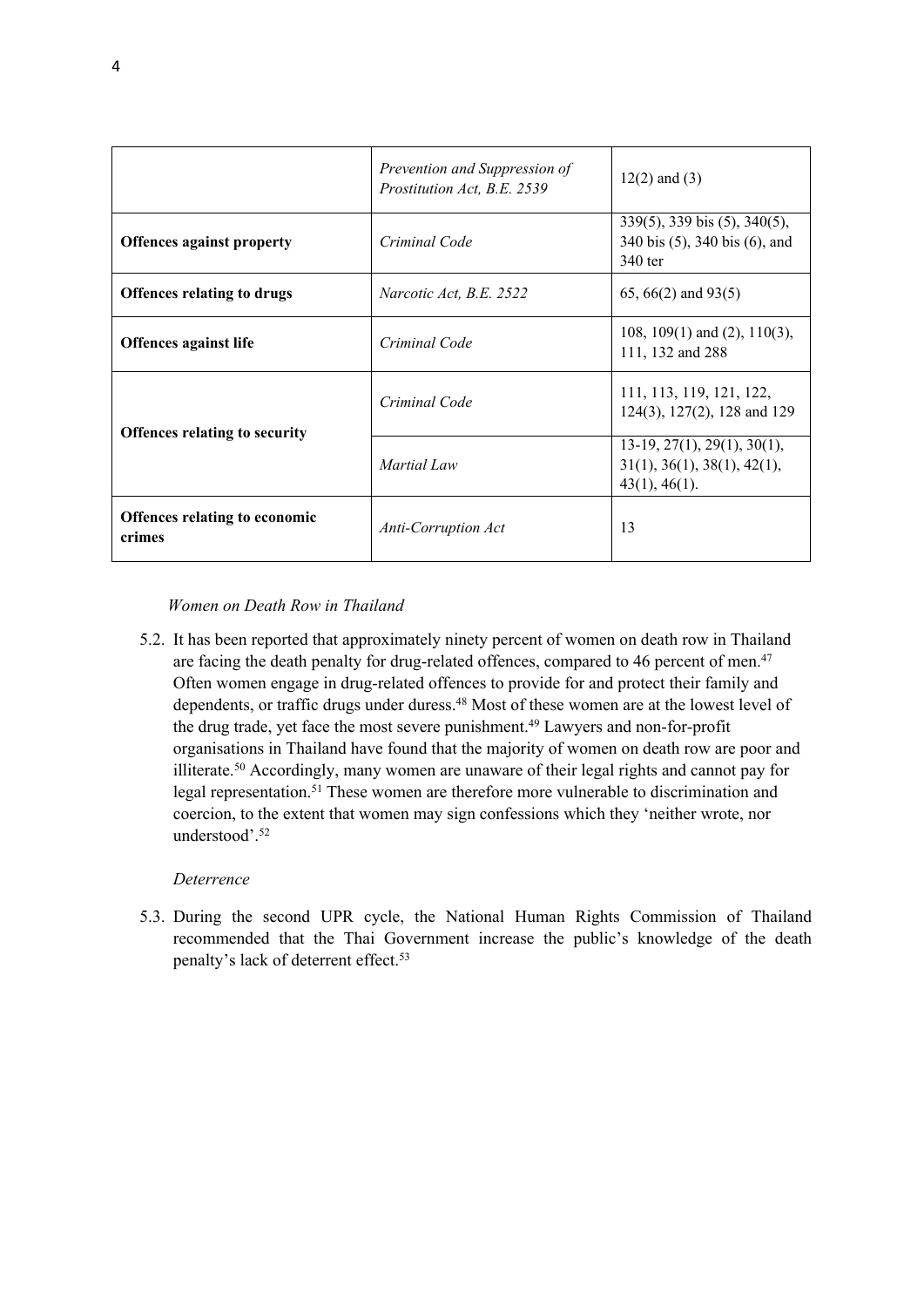### **6. Executions in Thailand**

6.1. Thailand carried out its most recent execution in June 2018 when 26-year-old Theerasak Longji was executed by lethal injection after being convicted of robbery resulting in death. The imposition of the death penalty reversed <sup>a</sup> de facto moratorium in place since 2009, when two men were executed by lethal injection for drug-trafficking offences.<sup>54</sup>

## 7. **Treatment of Prisoners**

### *Minimum Standards for the Treatment of Prisoners*

7.1. Pursuant to the Mandela Rules, prisoners are to be treated 'with the respec<sup>t</sup> due to their inherent dignity and value as human beings'. 55 Prisoners must not be subjected to, and must be protected from, torture and other cruel, inhumane or degrading treatment or punishment.<sup>56</sup> Prolonged or indefinite solitary confinement is prohibited because it constitutes cruel, inhumane or degrading treatment or punishment. 57 The Mandela Rules also make clear that the use of chains, irons or other restraints are 'inherently degrading' and should be prohibited.<sup>58</sup> Such restraint should only be used as an instrument of last resort, where such measures are authorised to preven<sup>t</sup> escape, injury or damage to property. 59 Prisoners with religious beliefs should also have the ability to practise their religion whilst in prison.<sup>60</sup> The United Nations Rules for the Treatment of Women Prisoners and Non-custodial Measures for Women Offenders (the Bangkok Rules) also provide that women should have access to free sanitary products and regular water supply to maintain personal hygiene.<sup>61</sup>

## *Treatment of Individuals on Death Row*

7.2. Individuals on death row in Thailand may be subject to conditions in violation of the above rules. For example, individuals on death row can be subjected to prolonged solitary confinement. 62 Prior to 2013, individuals on death row could be shackled for up to their entire detention. <sup>63</sup> Despite steps taken by the Thai Government in May 2013 to unshackle 500 prisoners, this practice has not necessarily been entirely discontinued. 64 Individuals on death row cannot attend religious services which are available to other prisoners.<sup>65</sup> Women on death row in Thailand live within the general prison population which is attended by significant overcrowding, and its reported that women may be forced to take turns sleeping on the bare floor. <sup>66</sup> Moreover, women on death row are not <sup>g</sup>iven the opportunity to participate in work programs, unlike the general female prison population. 67

### *Treatment of Individuals in General Prison Population*

7.3. Thai prison populations far exceed their capacity, giving rise to serious concerns as to the treatment experienced by the prison population. <sup>68</sup> Widespread reports highlight poor sleeping conditions, inadequate ventilation and sanitation and <sup>a</sup> limited ability to access medical attention.<sup>69</sup> Medical attention for pregnant women is especially poor with many pregnant women having to give birth alone and women having limited access to sanitary and menstruation products. 70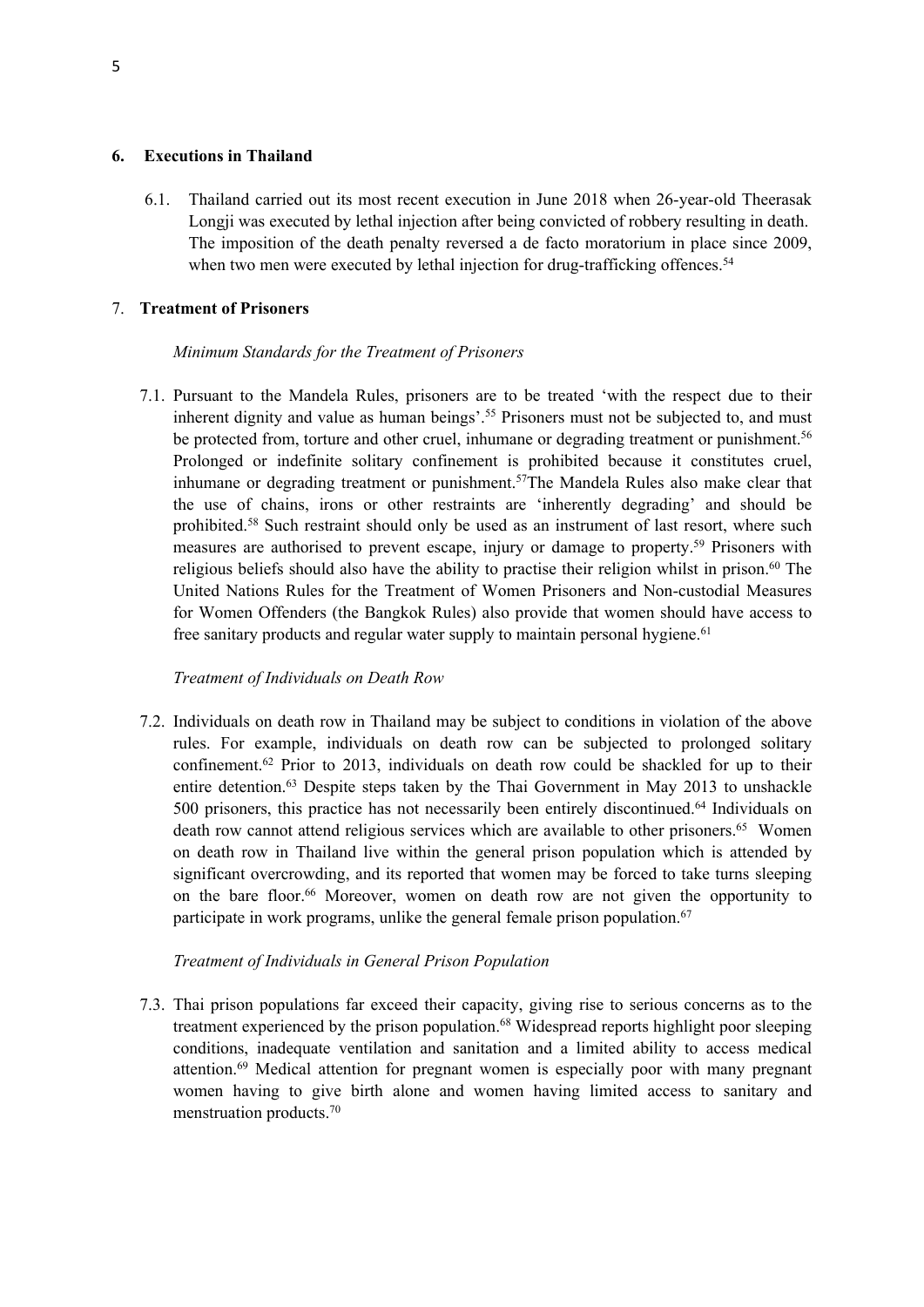- 7.4. Reports demonstrate that prisoners may be prone to abuse by officials.<sup>71</sup> Thai laws allow governmen<sup>t</sup> officials to use their discretion to apply restraints on prisoners, such as 'heavy leg irons'.  $\frac{1}{2}$ irons<sup>3</sup>
- 7.5. Despite the ability for prisoners to make complaints, they are often investigated in <sup>a</sup> 'superficial nature'.<sup>73</sup> Further, independent inspection bodies and other non-governmental organisations are unable to freely visit prisons, speak to inmates or assess conditions.<sup>74</sup>

## **8. Recommendations**

- 8.1. We recommend that Thailand:
	- Take steps to ensure procedural safeguards for those accused of crimes, with <sup>a</sup> view to maintaining and enhancing access to legal aid for all.
	- Take legislative steps to ensure that only 'the most serious crimes' are subject to the imposition of the death penalty.
	- Take legislative steps to abolish the mandatory death penalty for all crimes under Thai law.
	- $\equiv$ Establish an official moratorium on the imposition of the death penalty.
	- Vote in favour of the next UNGA resolution calling for <sup>a</sup> moratorium on the imposition of the death penalty.
	- Abolish the death penalty before the next UPR cycle.
	- Sign and ratify the Second Optional Protocol to the ICCPR.
	- Immediately commute all death sentences and take steps for their transfer into the general prison population.

<sup>1</sup> Amnesty International Global Report, Death Sentences and Executions 2016, p.18

<sup>2</sup> Department of Corrections, Thailand (23 March 2021)

<sup>3</sup> Amnesty International Global Report, Death Sentences and Executions 2019, p.31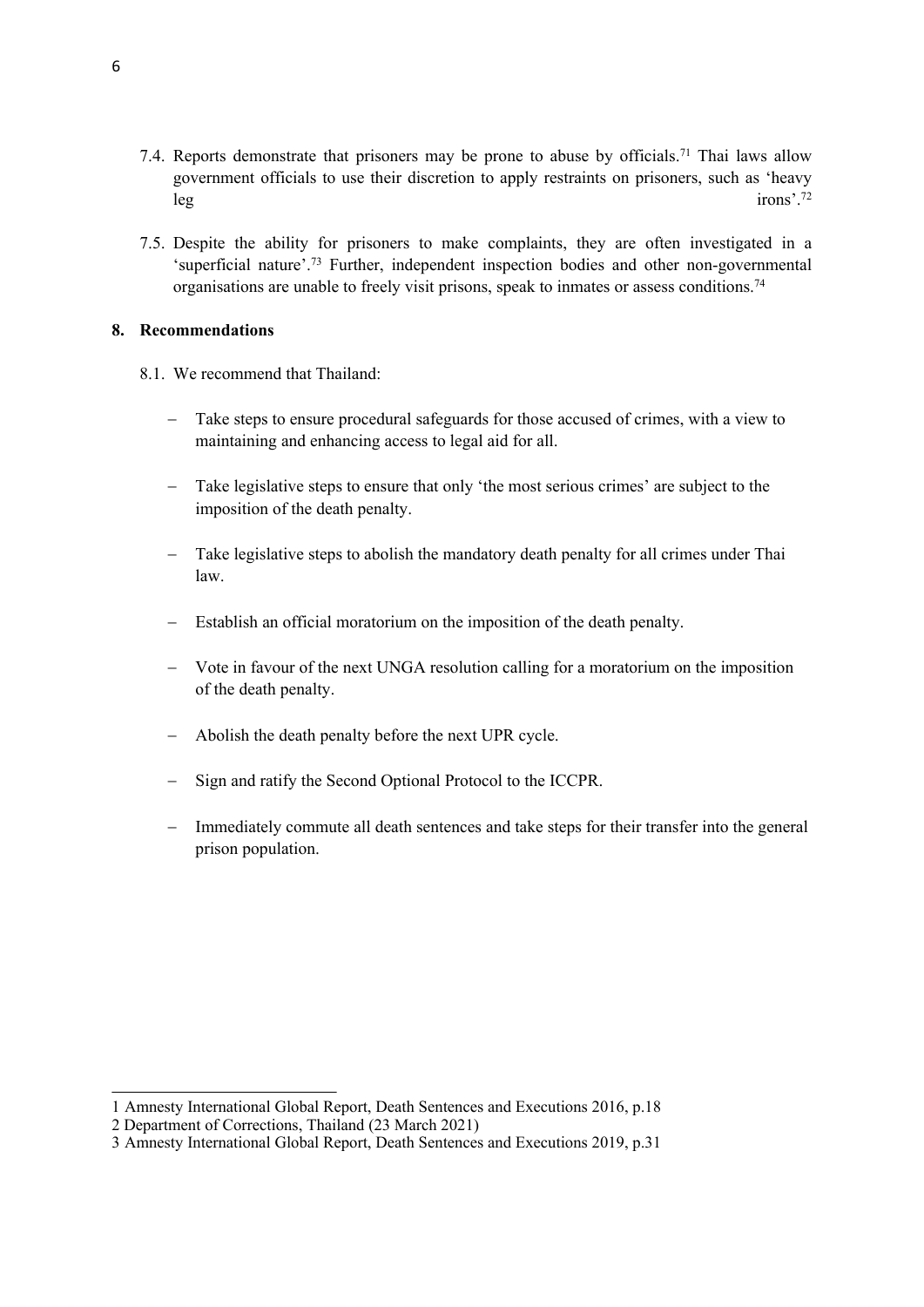- *Rights Report)* p.3.
- 5 Ibid.
- 6 The National Human Rights Commission of Thailand, *Investigation Report No. 283/2018* (2018) p. 2.
- 7 *Thailand Human Rights Report* p. 3.
- 8 Recommendation 159.1 Namibia; Recommendation 159.2 Austria, Montenegro, Panama, Poland, Portugal, Slovenia, Spain, Turkey.
- 9 Recommendation 159.26 Spain; Recommendation 159.27 Timor-Leste.
- 10 Recommendation 159.22 Australia; Germany.
- 11 *Constitution of the Kingdom of Thailand* <sup>s</sup> 3.
- 12 Ibid <sup>s</sup> 4.
- 13 Ibid <sup>s</sup> 28.
- 14 Ibid <sup>s</sup> 28.
- 15 Ibid <sup>s</sup> 27.
- 16 Ibid <sup>s</sup> 29.
- 17 National Human Rights Commission of Thailand, *UPR Submissions* (2016) (*NHRC UPR Submissions*) para 2.
- 18 Amnesty International, *Thailand: Time to Abolish the Death Penalty* (2017) (*Amnesty International Report 2017)* p. 4.
- 19 National Action Plans on Business and Human Rights, 'Thailand' (2019) <https://globalnaps.org/country/thailand/>.
- 20*Thailand Human Rights Report, p.7*
- 21 Ibid p. 4.
- 22 Ibid p. 9.
- 23 Ibid
- 24 Ibid p. 8.
- 25 Ibid
- 26 Deutsche Welle, 'Thailand Judge Dies in Apparent Suicide Protesting Judicial System' (7 March 2020) <https://www.dw.com/en/thailand-judge-dies-in-apparent-suicide-protesting-judicialsystem/a-52675907>.
- 27 United Nations Human Rights Office of the High Commissioner, 'The Core International Human Rights Instruments and Their Monitoring Bodies' (2021)
- <https://www.ohchr.org/en/professionalinterest/pages/coreinstruments.aspx>.
- 28 Ibid art 10(1), (3).
- 29 Ibid art 14(1).
- 30 Ibid art 14(2).
- 31 Ibid art 14(3)(a).
- 32 Ibid art 14(3)(b).
- 33 Ibid art 14(3)(c).
- 34 Ibid art 14(3)(g).
- 35 Ibid art 6(6).
- 36 *Convention against Torture and Other Cruel, Inhuman or Degrading Treatment or Punishment* art  $1(1)$ .
- 37 Committee against Torture, *General Comment No 2* para 15.
- 38 Amnesty International, *Death Sentences and Executions* (2019) p. 7.
- 39 Ibid p. 7, 54.
- 40 United Nations, 'Voting Summary: Moratorium on the Use of the Death Penalty' (2020) <https://digitallibrary.un.org/record/3894866?ln=en>.
- 41 Ibid.
- 42 United Nations, 'Voting Summary: Moratorium on the Use of the Death Penalty' (2018) <https://digitallibrary.un.org/record/1656169?ln=en>; United Nations, 'Voting Summary: Moratorium on the Use of the Death Penalty' (2016) <https://digitallibrary.un.org/record/855172?ln=en>.
- 43 Wipaporn Natigirachord, *The Abolition of the Death Penalty: A Case Study of Appropriate Offenses* (2020) (Natigirachord) p. 576.
- 44 *Criminal Code Amendment Act* (No. 27) 2019.

<sup>4</sup> United States of America, State Department, *Thailand Human Rights Report* (2019) (*Thailand Human*